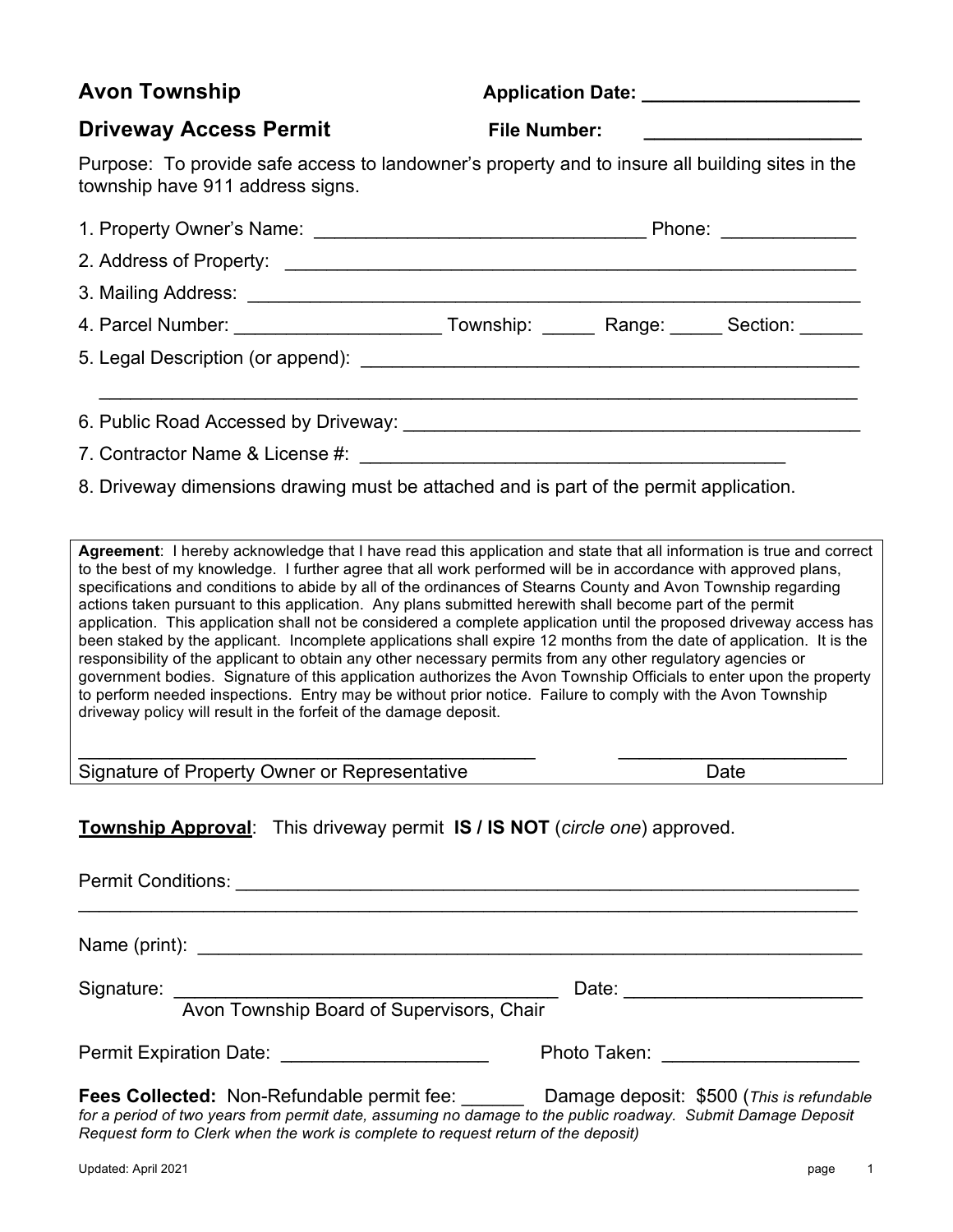## **Avon Township Driveway Policy**

General: Any resident who plans to move, change the physical dimensions, or slopes of an existing driveway, or add a new driveway to his/her property in the Township road right-of-way requires an Avon Township driveway permit. Changing the surface material does not require a driveway permit. Driveway permits are required to ensure that Township roads are not damaged and that there is no public safety hazard created by the driveway. The permit costs \$50.00. There is a \$500.00 damage deposit that is collected when the permit is issued; it is refunded if no damage is done to the Town road during construction. 

**Driveway Standards** – *Driveways* in Avon Township should meet the following standards (Resolution 01-06-21):

- 1. All accesses shall be aligned to be straight and perpendicular to the centerline of the road within the limits of the Township right-of-way.
- 2. All access will be aligned with street or entrances on the opposing side of the roadway if possible.
- 3. Avon Township will determine if culverts and aprons are required, and the size/length that is required.
- 4. Culverts will be a minimum of 15 inches in diameter and made of steel or DOT-approved double walled plastic.
- 5. Aprons will accompany culverts and also be made of steel or DOT-approved plastic.
- 6. It is not permitted to remove the short heel that extends from the Township road into the driveway without approval by the Town Board.
- 7. Separation distance from other accesses is at the discretion of Avon Township. Generally, only one access per 40 acres or smaller parcel is granted unless the resident can show a specific need for the additional driveway. All new accesses should be a minimum of 125 feet from any other driveway access or intersection.
- 8. Driveways will conform to the standards of Stearns County (Highway Department Access and Right of Way Width Guidelines) including:
	- a. Residential access surfacing width shall be a minimum of 16 feet and/or a maximum of 24 feet;
	- b. Commercial and industrial access surfacing shall be 30 feet in width;
	- c. Field accesses shall be a minimum of 16 feet in width;
	- d. Entrance/access widths of up to a maximum of 40 feet will be considered under special circumstances (such as high volumes of semi-tractor trailers, narrow adjacent roadways, etc.); and
	- e. Street accesses shall be a minimum of 30 feet in width and shall be paved within the limits of the Township rightof-way or graded to drain away from the Township roadway.

**Non-Conforming Requests** – Avon Township Board of Supervisors make the final decision about any driveway permit that is issued in the Township. If a requested driveway is more than 40 feet wide, it requires a variance hearing for approval. A request for a driveway between 24 – 40 feet will be reviewed by the Planning Commission, which will forward a recommendation to the Supervisors for consideration for approval. Any deviation from these policies must first be approved by the Avon Township Road Supervisor, or a designee, prior to construction. Failure to comply with the Avon Township Driveway Policies will result in a forfeiture of the damage deposit.

**Driveway Inspector** – The Avon Township Road Supervisor or designee is responsible for documenting the road condition before and after the work, determining if a culvert and aprons are required, and whether or not the completed work meets Township specifications.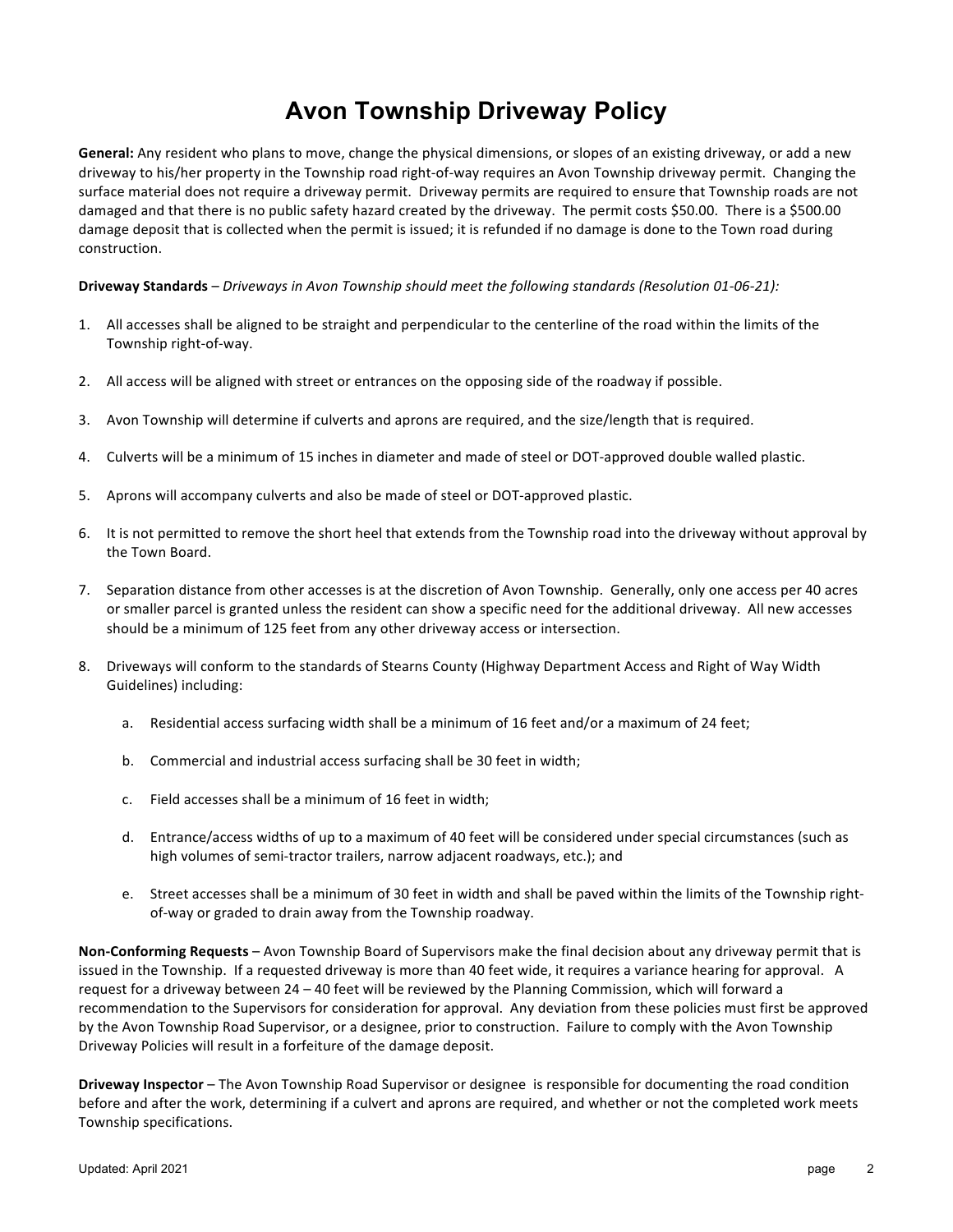# **Avon Township**

## **Request for Return of Driveway Damage Deposit**

Upon completion of all driveway construction, the property owner may request the return of the Damage Deposit. An inspection will take place by Township personnel to determine if there has been any damage to the Township roadway. After this inspection, the request will be brought to the Supervisors' Meeting for approval or denial. Request must be made within two years of the original permit date.

| 4. Parcel Number: ___________________________Township: _________Range: _______ Section: _______ |  |  |                                         |
|-------------------------------------------------------------------------------------------------|--|--|-----------------------------------------|
|                                                                                                 |  |  |                                         |
| Please explain the action that was taken concerning this driveway.                              |  |  |                                         |
|                                                                                                 |  |  |                                         |
|                                                                                                 |  |  |                                         |
|                                                                                                 |  |  |                                         |
|                                                                                                 |  |  |                                         |
| Signature of Property Owner or Representative                                                   |  |  | Date                                    |
| Township Approval: Driveway damage deposit return IS / IS NOT (circle one) approved.            |  |  |                                         |
|                                                                                                 |  |  |                                         |
| Signature:<br>Avon Township Board of Supervisors, Chair                                         |  |  | Date: <u>__________________________</u> |